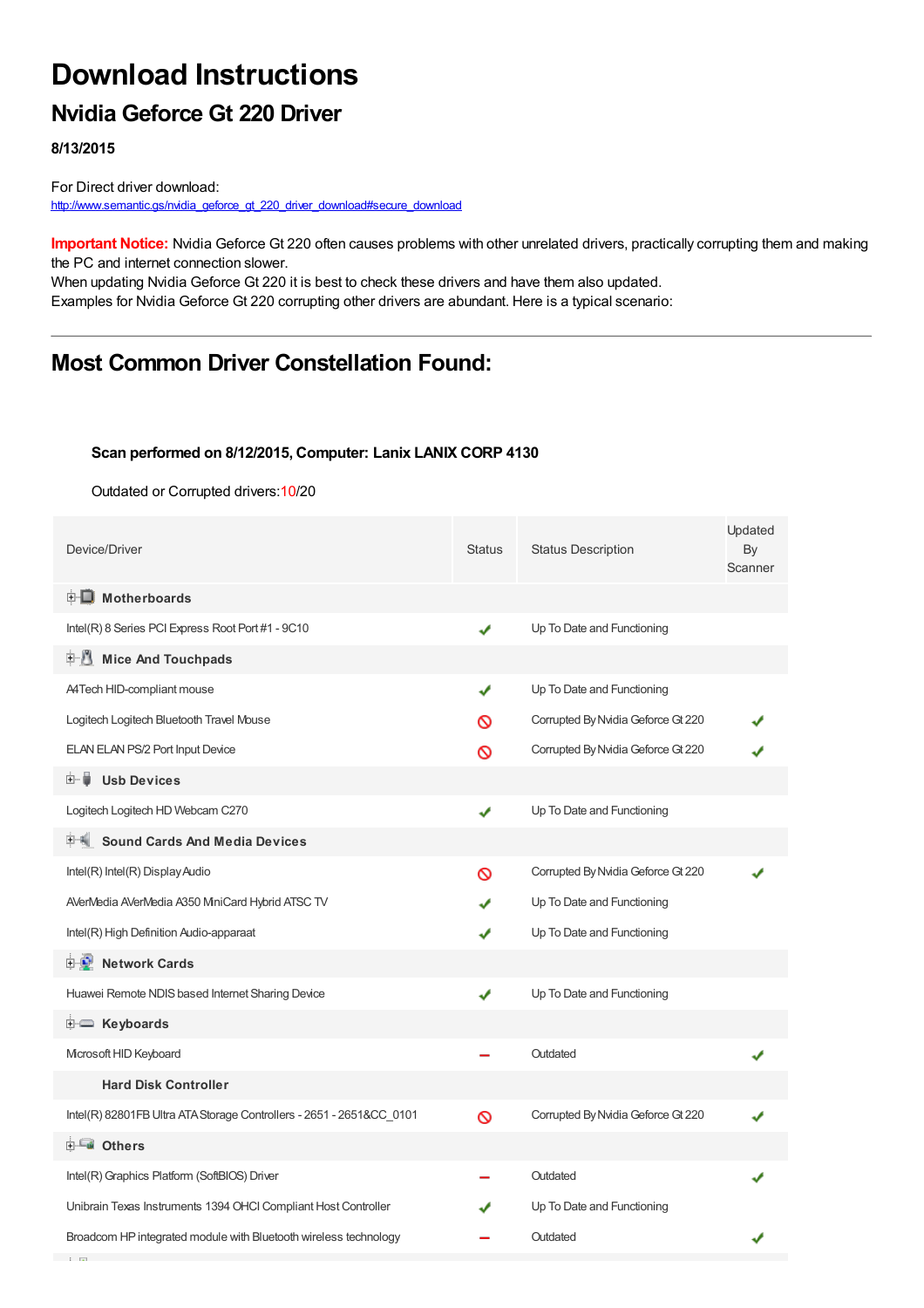| <b>E-LO</b> Cameras, Webcams And Scanners                          |   |                                    |  |
|--------------------------------------------------------------------|---|------------------------------------|--|
| USB2.0 PC CAMERA Periferica video USB                              | ✔ | Up To Date and Functioning         |  |
| Video Cards                                                        |   |                                    |  |
| ATI ATI Technologies, Inc. 3D RAGE PRO AGP 2X                      | ✔ | Up To Date and Functioning         |  |
| <b>E</b> Input Devices                                             |   |                                    |  |
| <b>KME Periferica USB Human Interface</b>                          |   | Outdated                           |  |
| <b>E-TP Port Devices</b>                                           |   |                                    |  |
| Huawei Vodafone Mobile Broadband Diagnostics Port (Huawei) (COM23) |   | Outdated                           |  |
| <b>D</b> Monitors                                                  |   |                                    |  |
| Sony Digital Flat Panel (1024x768)                                 | ✔ | Up To Date and Functioning         |  |
| <b>E-</b> Mobile Phones And Portable Devices                       |   |                                    |  |
| <b>Acer NOKIA</b>                                                  | ര | Corrupted By Nvidia Geforce Gt 220 |  |

# **Nvidia Geforce Gt 220 Driver Models:**

| <b>Driver Model</b>                          | <b>Original</b><br><b>Upload Date</b> | Last<br><b>Modification</b> | <b>Driver File</b>                        | <b>File</b><br><b>Size</b> | <b>Most Compatible</b><br><b>Computer Model</b> | <b>Availabilty To</b><br><b>Scanner</b> |
|----------------------------------------------|---------------------------------------|-----------------------------|-------------------------------------------|----------------------------|-------------------------------------------------|-----------------------------------------|
| <b>Nvidia Geforce Gt 220</b><br>80426        | 11/15/2014                            | 8/7/2015                    | nvidia_geforce_gt_220-<br>80426.exe       |                            | 112kb Pegatron H24L,                            |                                         |
| Nvidia Geforce Gt 220<br>41.1281.1           | 12/14/2014                            | 8/5/2015                    | nvidia_geforce_gt_220-<br>41.1281.1.exe   |                            | 218kb HPHPCompag 6710b,                         |                                         |
| <b>Nvidia Geforce Gt 220</b><br>732.127      | 10/19/2014                            | 8/6/2015                    | nvidia_geforce_gt_220-<br>732.127.exe     |                            | 131kb NECPC-GV286GLGL,                          |                                         |
| <b>Nvidia Geforce Gt 220</b><br>2.121.12.10  | 12/25/2014                            | 8/6/2015                    | nvidia_geforce_gt_220-<br>2.121.12.10.exe | 80kb                       | Lenovo ThinkPad Edge 13,                        |                                         |
| <b>Nvidia Geforce Gt 220</b><br>61.12.172.1  | 11/22/2014                            | 8/5/2015                    | nvidia geforce gt 220-<br>61.12.172.1.exe | 50kb                       | Compag FZ090AA-ABF SR5605FR,                    | ✔                                       |
| Nvidia Geforce Gt 220<br>T1.10803            | 12/7/2014                             | 8/7/2015                    | xjogba-t1.10803.exe                       |                            | 190kb MSI MS-9899,                              |                                         |
| <b>Nvidia Geforce Gt 220</b><br>2.12784      | 12/25/2014                            | 8/4/2015                    | cvufrjled-2.12784.exe                     |                            | 101kb Acer C-VX2611G,                           | ✔                                       |
| Nvidia Geforce Gt 220<br>T8272.13            | 12/11/2014                            | 8/6/2015                    | nvidia geforce gt 220-<br>t8272.13.exe    | 46kb                       | Lenovo ThinkCentre M75e,                        |                                         |
| <b>Nvidia Geforce Gt 220</b><br>01.121.171.1 | 12/12/2014                            | 8/3/2015                    | vlpeik-o1.121.171.1.exe                   |                            | 125kb IBM2374F14,                               | ✔                                       |
| Nvidia Geforce Gt 220<br>80990               | 9/3/2014                              | 8/3/2015                    | nvidia geforce gt 220-<br>80990.exe       | 70kb                       | Packard Bell EASYNOTE MX52-B-<br>551NC,         |                                         |
| <b>Nvidia Geforce Gt 220</b><br>71.1003      | 8/28/2014                             | 8/2/2015                    | jtctcmp-71.1003.exe                       |                            | 211kb NECPC-VJ22GXNEHTXA,                       | ✔                                       |
| <b>Nvidia Geforce Gt 220</b><br>X60242.1     | 1/5/2015                              | 8/9/2015                    | nvidia_geforce_gt_220-<br>x60242.1.exe    |                            | 160kb ITSUM ADAX,                               | J                                       |
| <b>Nvidia Geforce Gt 220</b><br>1.1640       | 8/16/2014                             | 8/7/2015                    | nvidia geforce gt 220-<br>1.1640.exe      |                            | 172kb IBM 1834RUG,                              | ✔                                       |
| <b>Nvidia Geforce Gt 220</b><br>1.102.137    | 10/24/2014                            | 8/10/2015                   | nvidia_geforce_gt_220-<br>1.102.137.exe   |                            | 196kb Panasonic CF-SX2KEMDP,                    |                                         |
| <b>Nvidia Geforce Gt 220</b><br>C1.11.12.139 | 12/23/2014                            | 8/6/2015                    | un-c1.11.12.139.exe                       |                            | 191kb Sony VGN-TZ36L_B,                         | ✔                                       |
| <b>Nvidia Geforce Gt 220</b><br>301.141.1    | 8/23/2014                             | 8/4/2015                    | nvidia_geforce_gt_220-<br>301.141.1.exe   |                            | 144kb HPPX617AA-ABF w 5097.f,                   | ✔                                       |
| <b>Nvidia Geforce Gt 220</b><br>20022.1      | 8/29/2014                             | 8/6/2015                    | nvidia_geforce_gt_220-<br>20022.1.exe     |                            | 205kb HP ProLiant BL490c G7,                    | ✔                                       |
| <b>Nvidia Geforce Gt 220</b><br>82901.1      | 8/6/2014                              | 8/3/2015                    | nvidia_geforce_gt_220-<br>82901.1.exe     |                            | 141kb Sony VGN-NS120AH                          | ✔                                       |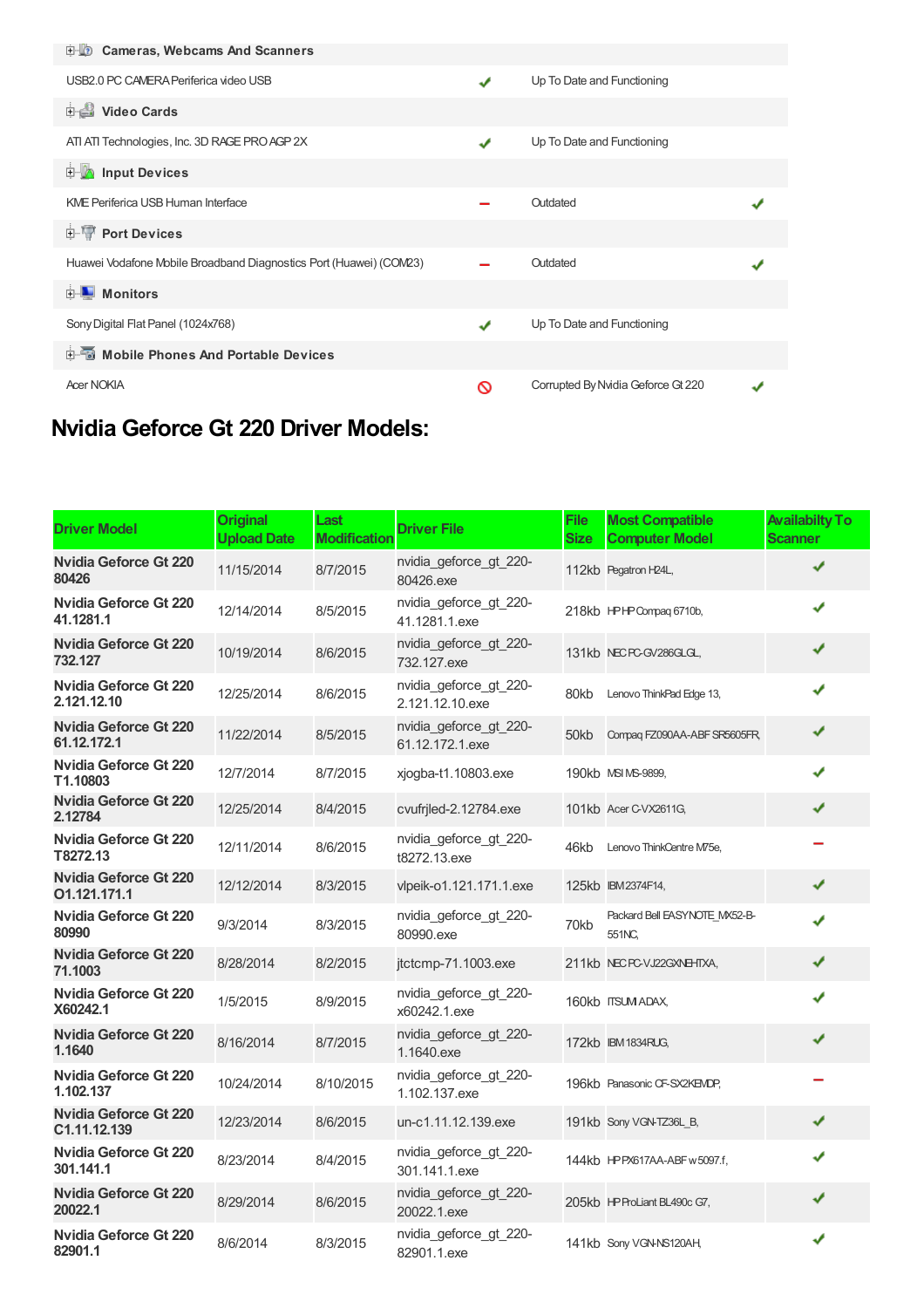| 10/27/2014 | 8/3/2015  | flywwge-61.1662.1.exe                    |      |                                         | ✔                                                                                                                                                                                                                                                                                                                                                                                                                                                                                                                                                                                                                                                                                                             |  |
|------------|-----------|------------------------------------------|------|-----------------------------------------|---------------------------------------------------------------------------------------------------------------------------------------------------------------------------------------------------------------------------------------------------------------------------------------------------------------------------------------------------------------------------------------------------------------------------------------------------------------------------------------------------------------------------------------------------------------------------------------------------------------------------------------------------------------------------------------------------------------|--|
| 1/14/2015  | 8/7/2015  | nvidia geforce gt 220-<br>71.102.19.exe  |      |                                         | ✔                                                                                                                                                                                                                                                                                                                                                                                                                                                                                                                                                                                                                                                                                                             |  |
| 7/28/2014  | 7/31/2015 | nvidia_geforce_gt_220-<br>7092.16.exe    |      |                                         | ✔                                                                                                                                                                                                                                                                                                                                                                                                                                                                                                                                                                                                                                                                                                             |  |
| 9/10/2014  | 8/4/2015  | nvidia_geforce_gt_220-<br>271.1.exe      |      |                                         | ✔                                                                                                                                                                                                                                                                                                                                                                                                                                                                                                                                                                                                                                                                                                             |  |
| 9/15/2014  | 8/7/2015  | -s601.196.exe                            |      |                                         | ✔                                                                                                                                                                                                                                                                                                                                                                                                                                                                                                                                                                                                                                                                                                             |  |
| 11/26/2014 | 8/8/2015  | nvidia_geforce_gt_220-<br>q1.11.1680.exe | 96kb |                                         |                                                                                                                                                                                                                                                                                                                                                                                                                                                                                                                                                                                                                                                                                                               |  |
| 10/5/2014  | 8/4/2015  | nvidia_geforce_gt_220-<br>32872.1.exe    |      |                                         | ✔                                                                                                                                                                                                                                                                                                                                                                                                                                                                                                                                                                                                                                                                                                             |  |
| 10/28/2014 | 8/2/2015  | nvidia_geforce_gt_220-<br>721.164.exe    |      |                                         | ✔                                                                                                                                                                                                                                                                                                                                                                                                                                                                                                                                                                                                                                                                                                             |  |
| 1/14/2015  | 8/5/2015  | nvidia_geforce_gt_220-<br>63002.1.exe    |      |                                         | ✔                                                                                                                                                                                                                                                                                                                                                                                                                                                                                                                                                                                                                                                                                                             |  |
| 12/30/2014 | 8/8/2015  | nvidia_geforce_gt_220-<br>41.162.13.exe  |      |                                         | ✔                                                                                                                                                                                                                                                                                                                                                                                                                                                                                                                                                                                                                                                                                                             |  |
| 1/20/2015  | 8/9/2015  | nvidia geforce gt 220-<br>41.142.16.exe  | 40kb |                                         | ✔                                                                                                                                                                                                                                                                                                                                                                                                                                                                                                                                                                                                                                                                                                             |  |
| 1/22/2015  | 8/2/2015  | nvidia_geforce_gt_220-<br>1.102.134.exe  | 41kb | Fujitsu LifeBook N6470,                 | ✔                                                                                                                                                                                                                                                                                                                                                                                                                                                                                                                                                                                                                                                                                                             |  |
| 2/2/2015   | 8/6/2015  | nvidia_geforce_gt_220-<br>a70072.1.exe   | 50kb | Packard Bell EasyNote_MT85-M-<br>008FR, |                                                                                                                                                                                                                                                                                                                                                                                                                                                                                                                                                                                                                                                                                                               |  |
| 10/4/2014  | 8/1/2015  | nvidia_geforce_gt_220-<br>u7332.18.exe   |      |                                         | ✔                                                                                                                                                                                                                                                                                                                                                                                                                                                                                                                                                                                                                                                                                                             |  |
| 12/2/2014  | 8/2/2015  | nvidia_geforce_gt_220-<br>31.1347.exe    |      |                                         | ✔                                                                                                                                                                                                                                                                                                                                                                                                                                                                                                                                                                                                                                                                                                             |  |
| 12/11/2014 | 8/6/2015  | nvidia_geforce_gt_220-<br>2.1322.19.exe  |      |                                         | ✔                                                                                                                                                                                                                                                                                                                                                                                                                                                                                                                                                                                                                                                                                                             |  |
| 12/22/2014 | 8/5/2015  | nvidia geforce gt 220-<br>83093.exe      | 90kb |                                         | ✔                                                                                                                                                                                                                                                                                                                                                                                                                                                                                                                                                                                                                                                                                                             |  |
| 9/1/2014   | 8/4/2015  | nvidia_geforce_gt_220-<br>2.11.1603.exe  |      |                                         | $\checkmark$                                                                                                                                                                                                                                                                                                                                                                                                                                                                                                                                                                                                                                                                                                  |  |
| 9/2/2014   | 8/7/2015  | yf-73072.exe                             |      |                                         | ✔                                                                                                                                                                                                                                                                                                                                                                                                                                                                                                                                                                                                                                                                                                             |  |
| 10/3/2014  | 8/10/2015 | nvidia_geforce_gt_220-<br>22448.exe      |      |                                         | ✔                                                                                                                                                                                                                                                                                                                                                                                                                                                                                                                                                                                                                                                                                                             |  |
| 2/5/2015   | 8/5/2015  | nvidia geforce gt 220-<br>731.149.exe    |      |                                         | ✔                                                                                                                                                                                                                                                                                                                                                                                                                                                                                                                                                                                                                                                                                                             |  |
| 10/4/2014  | 8/5/2015  | ir-20702.1.exe                           | 87kb |                                         | ✔                                                                                                                                                                                                                                                                                                                                                                                                                                                                                                                                                                                                                                                                                                             |  |
| 1/19/2015  | 8/7/2015  | zksq-202.106.exe                         | 65kb |                                         | ✔                                                                                                                                                                                                                                                                                                                                                                                                                                                                                                                                                                                                                                                                                                             |  |
| 10/19/2014 | 8/2/2015  | nvidia_geforce_gt_220-<br>a83737.exe     |      |                                         | ✔                                                                                                                                                                                                                                                                                                                                                                                                                                                                                                                                                                                                                                                                                                             |  |
| 12/23/2014 | 8/3/2015  | nvidia_geforce_gt_220-<br>80346.exe      | 37kb |                                         | ✔                                                                                                                                                                                                                                                                                                                                                                                                                                                                                                                                                                                                                                                                                                             |  |
| 11/2/2014  | 8/9/2015  | iima-1.1983.exe                          |      |                                         | ✔                                                                                                                                                                                                                                                                                                                                                                                                                                                                                                                                                                                                                                                                                                             |  |
| 8/20/2014  | 8/5/2015  | nvidia_geforce_gt_220-<br>3208.exe       |      |                                         | ✔                                                                                                                                                                                                                                                                                                                                                                                                                                                                                                                                                                                                                                                                                                             |  |
|            |           |                                          |      |                                         | 173kb HPHPENVY 173D Notebook PC,<br>213kb Sony VPCEL13FX,<br>185kb LG R580-U.ARD5WT,<br>163kb HPP6-2006es,<br>209kb LGFD-223NC,<br>HPGZ729AAR-ABA a6317c,<br>219kb Packard Bell IMEDIA MCE8010,<br>197kb Toshiba SATELITE L850-1R7,<br>143kb Toshiba Dynabook T552/47FR,<br>111kb CdcPointSpa CX-7592,<br>HPVS303AA-ABD P6000,<br>174kb IBM2373NG8,<br>199kb Sony POG-K35,<br>173kb Samsung Q320/P320,<br>LG R490-KARA2BA3,<br>108kb HPRX884AA-ABA m8040,<br>112kb HPHPCompag 6730s,<br>185kb HP Compag 615,<br>204kb HPHP Pavilion dv6 VS079EA#UUW,<br>WIPRO WSG37425V-0054,<br>NEC NEC POWERWATE V6122,<br>178kb IBM8114WGZ,<br>Panasonic CF-52JE203NW,<br>177kb Lenovo ThinkPad L430,<br>150kb IBM621932U, |  |

# **Typical Driver constellation for scanned computers:**

#### **Data derived from 853 scans made on these 474 computers from 12/26/2014 to 7/31/2015:**

SonyVGN-TZ33\_B,HPPX662AA-AB9 a1019.pt, Samsung 900X3F, Viglen D915GUX, IBMThinkPad T40, IBM26478PU, SonyVGX-TP1V, IBM48007X3,HPRA933AA-ABZ m7595.it, INVESTRONICAPTC-Q965, NEC PC-VK26MDZCE, HP PN133AA-ABU t770.uk, Gateway DX4820-23, Lenovo 6075Y74, NEC PC-MY21AEZR3, Sony VGN-CR60B\_P, ARLTComputer Produkte Mr. Whisper XR3,DKDigital EXentia, WIPROWIV37455-0067, Lenovo 1S16800336100W2, ASUSR051PX, LGR560-UAPW3E,